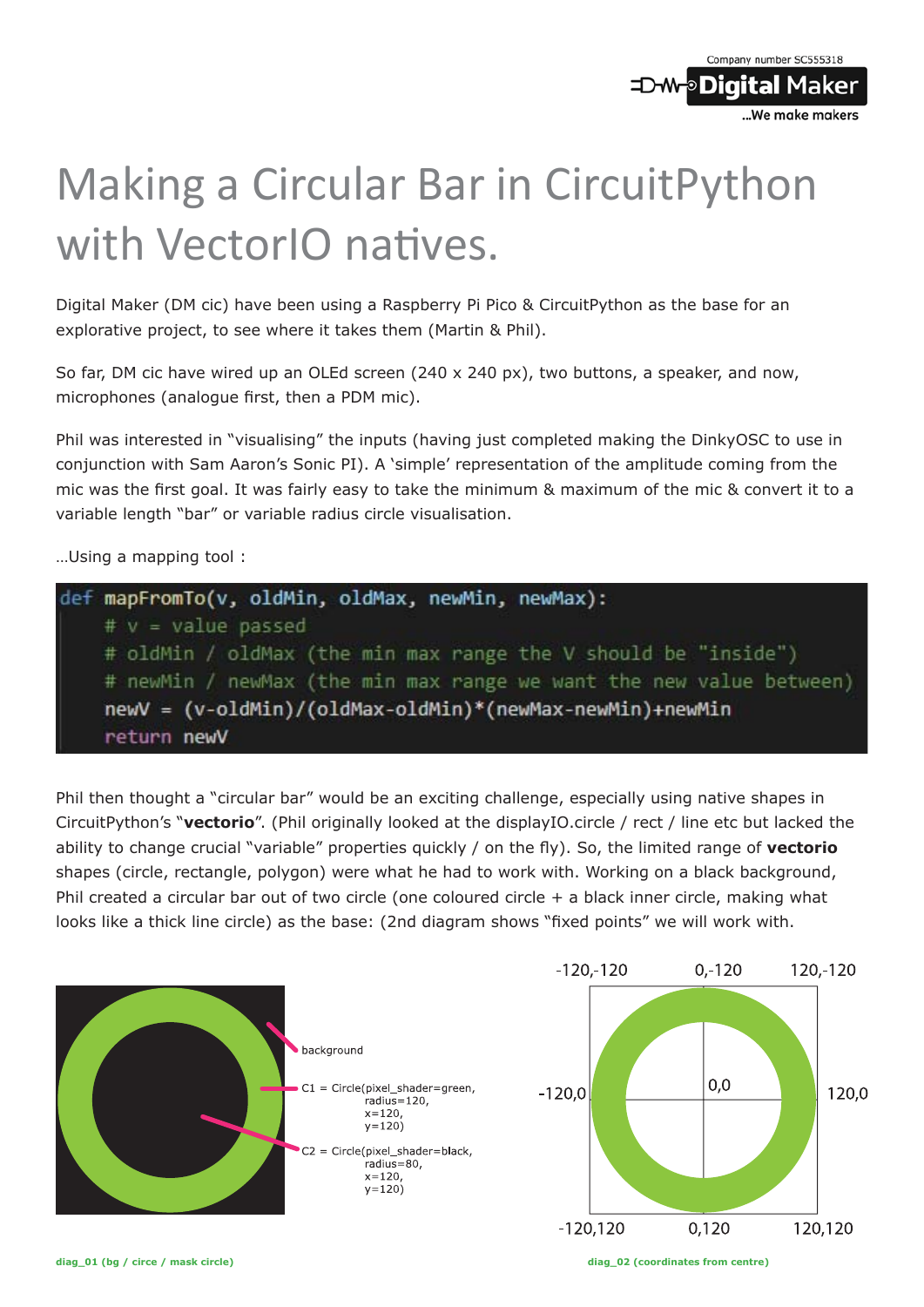Phil then thought to add a polygon to mask the visible circle, with a polygon that calculated how many points it needed "on the fly" (depending on the angle generated from the mapped value!)

First, Phil sketched out where the points would be needed on a polygon to account for the different angles (going on 0° being the "top" of the circle, 90° (right side), 180° (bottom), 270° (left)).



**diag\_03 (potential polygon shapes (7 down to 3 points))**

To draw the polygon in **vectorio** he set some arrays with the "static points" and then later calculated the final variable point with some trigonometry. The mask should cover the circle, so the radius to calculate the variable mask point, should be "beyond" the edge of the circle (with a radius of 120px). If we take the extreme radius as the "corner" (of the square area the circle sits in), we can calculate that the hypotenuse for that by knowing our "adjacent / opposite" sides are the circle's radius (120) - and the angle is 45° - the elegant formulae is **hypotenuse = circleRadus (120) \* √2 = 169.7**



**diag\_04 (calculating the "maximum radius" for a polygon point)**

We can again use trigonometry to now work out an x & y position of the "moving point" for the polygon and add it to the "static points" stored in our handy arrays.

To do this, we can use the "extreme radius" + angle (converted from mic value). We also need to convert everything into an int (integer (a whole number)) as we can't draw fractions of pixels!

 $xPos = int(math.cos(degree * (math.pl / 180))^*$ extremeRadius)

 $yPos = int(math.sin(degree * (math.p) / 180))$  \* extremeRadius)

The new X&Y positions are "relative to 0" so if our circle is at 120,120 (the middle of the screen) we should add the new X&Y to the "origin" e.g. (originX, originY) + (newX, newP) or neatly with tuple concatenation: tuple(map(sum,zip(origin,newXY)))

Before we can add the new "variable point" we also need to figure out how many points we need in this Polygon! So, there is an "if statement" we need to run through to check where the "degree" is & return the relevant points list (starting from the centre of the circle). The great thing about **vectorio** polygons is that the x/y position sets the 0,0 "origin"... so we need to move into negative & positive values for the points. ("up" is -y, "down" is + y, "left" is -x and "right" is +x) (see Diag 02)

From diagram 03, we can see that there are 5 potential shapes, they change when the rotation passes the 45 degree points after 0°, 90°, 180° & 270°. (45°, 135°, 225°, 315°) . There is a lovely way of checking if a number is "inside" a range in python, we use the minimum, current value and the

Calculate Maximum Radius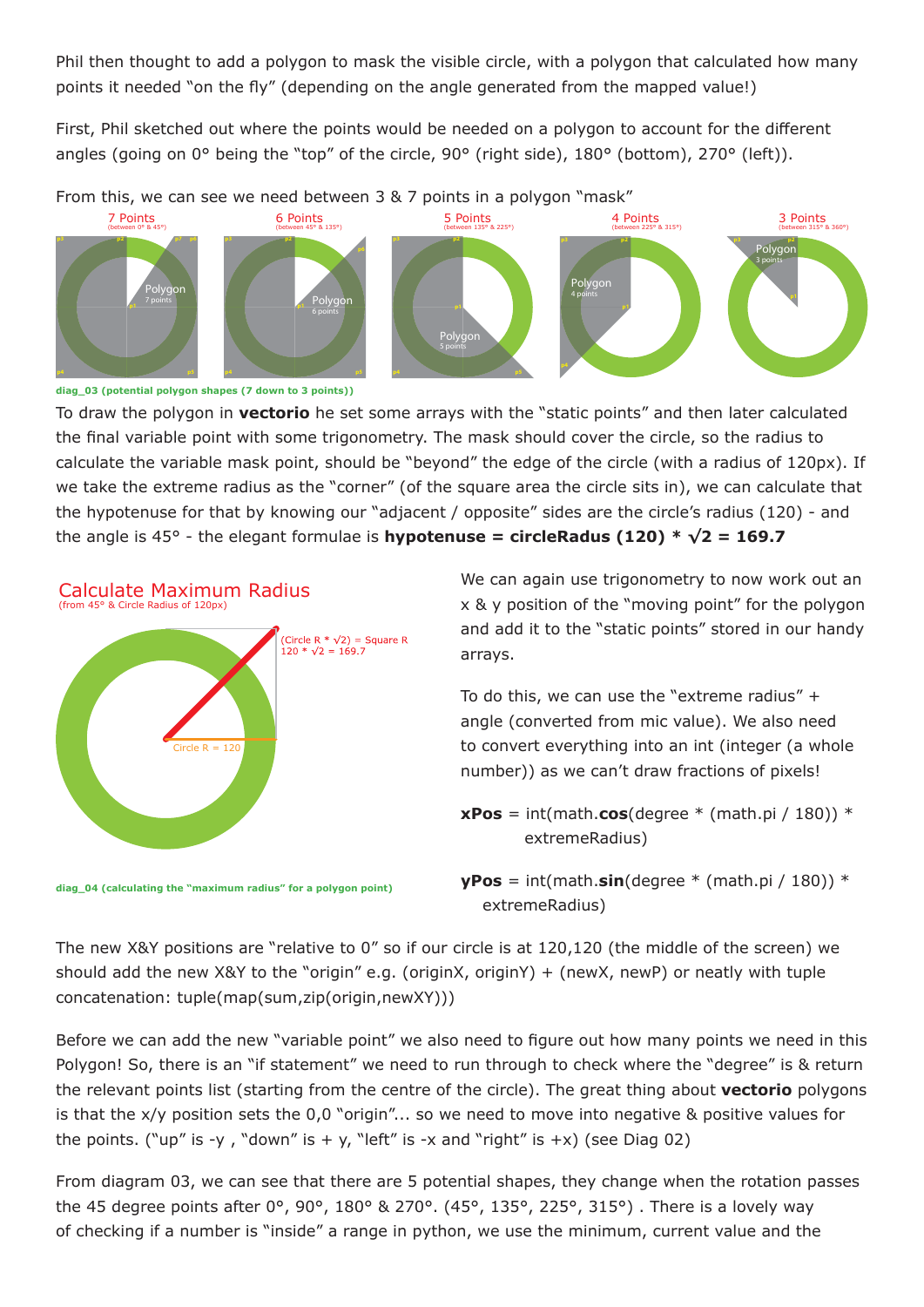maximum and use this syntax:

## **if minimum <= value <= maximum:**

 **#Conditions are true, so do something!**

Logically, this is asking "is the minimum less than or equal to the value and the value is less than or equal to the maximum". So, we can apply this to our exploration of the angle value & compile the list of points needed for the polygon mask.

```
sixpoints = [(0,0), (0, -120), (-120, -120), (-120, 120), (120, 120), (120, -120)]fivepoints = [(0,0), (0, -120), (-120, -120), (-120, 120), (120, 120)]fourpoints = [(0,0), (0, -120), (-120, -120), (-120, 120)]threepoints = [(0,0), (0, -120), (-120, -120)]twopoints = [(0,0), (0, -120)]def calcXY(a, r=167):
         xPos = int(math.cos(a * (math, pi / 180)) * r) # integer of new X positionyPos = int(math.sin(a * (math.pi / 180)) * r) # integer of new X position
10return((xPos,yPos))
111213
     def checkAngle(a, newPoint):
          polynomials = []14
15
          if \theta <= a <= 45: # 7 point mask top right
              polypoints = sixpoints + [newPoint]
16
17\,if 45 \leftarrow a \leftarrow 135: # 6 point mask top right
              polypoints = fivepoints + [newPoint]
18
19
          if 135 \leftarrow a \leftarrow 225: # 5 point mask top right
20
              polynomials = fourpoints + [newPoint]21
          if 225 \leftarrow a \leftarrow 315: # 4 point mask top right
22
              polynomials = three points + [newPoint]23
          if 315 \le a \le 360:
24
              polynomials = two points + [newPoint]25
          return(polypoints)
26
27
     ang = 135pp = checkAngle(ang, calcXY(ang))
28
      print("polynomials = {} {\} ({} \nbrace ; points)".format(pp, len(p))29
```
**diag\_05 (Python functions to calculate a new (x,y) location from a radius & angle and what points array needed for the polygon)**

Now that we can create a polygon's points "on the fly" we can then change the **vectorio** polygon "points" parameter & the shape automatically re-draws (unlike displayio.polygon where you'd have to delete the shape, re-make the shape with the new points & re-attach the polygon to the screen objects to draw!)

## **polyMask = Polygon(pixel\_shader=black, points=checkAngle(angle), x=0, y=0)**

Once the polygon mask has been created, we can update the points with : polyMask.points  $=$ **checkAngle(angle)**(this is the beauty of using **vectorio** shapes!)

When Phil tested this, it worked, and did what was expected (!) but it was pretty slow. The "complexity" was too much for the polygon to draw a full screen "mask" (0-45 degrees, 7 points really did slow down, and with testing, phil could see the 0-135 degree polygons were a lot slower to calculate & draw than the other possible shapes).